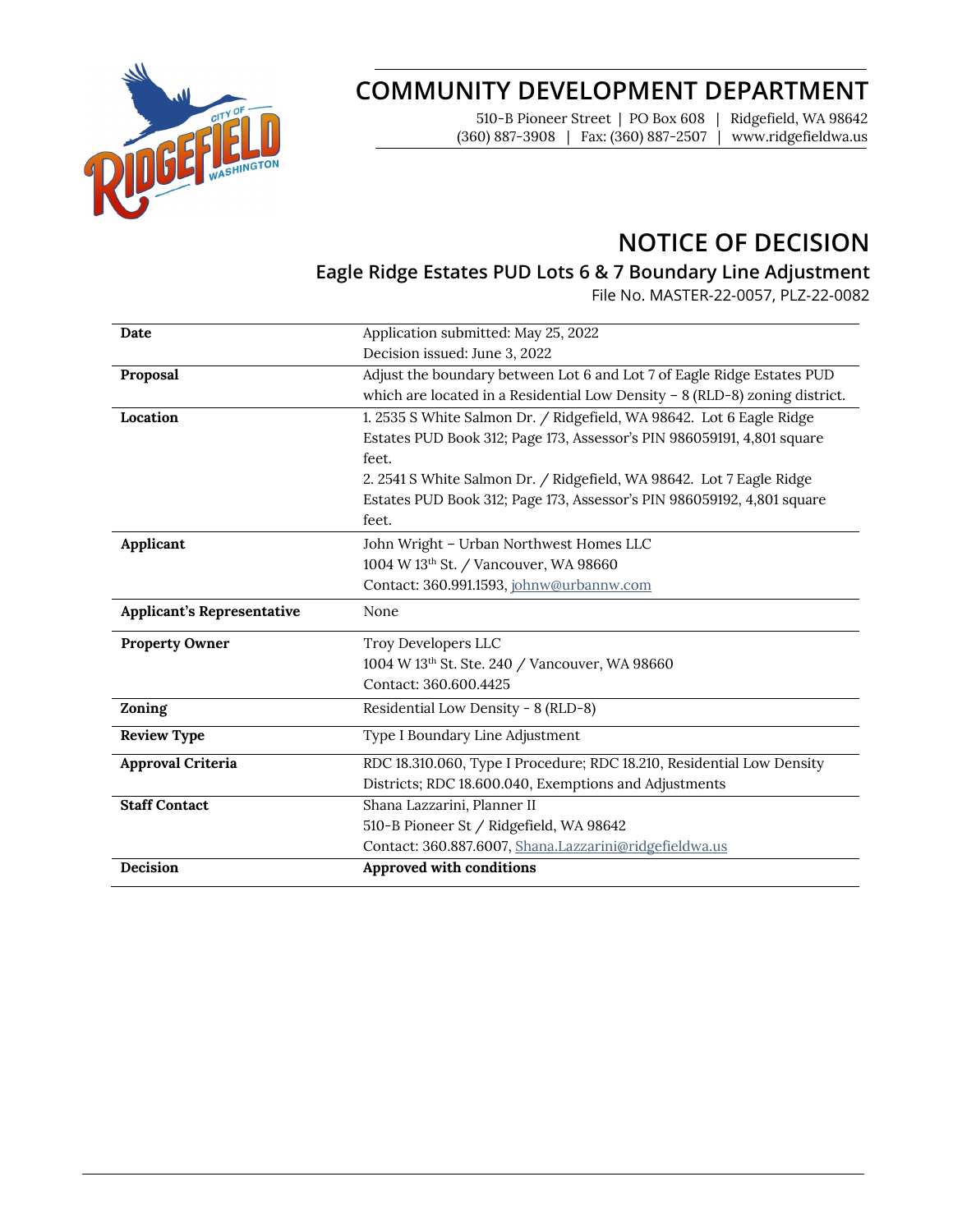## **I. PROPOSAL**

The applicant seeks to adjust the boundary between two adjacent parcels. The subject parcels are Assessor's PIN 986059191 (Lot 6 Eagle Ridge Estates PUD) and Assessor's PIN 986059192 (Lot 7 Eagle Ridge Estates PUD). Both lots are currently undeveloped. During the Engineering Phase of Eagle Ridge Estates PUD, a ten (10) foot stormwater easement was added to the eastern boundary of Lot 7 which reduced the available building area. The purpose of the adjustment is to increase the lot area of Lot 7 by one (1) foot in width to accommodate a 20 foot-wide building area.

Figure 1. Existing and proposed boundary lines.



## **II. FINDINGS**

An application for a boundary line adjustment shall demonstrate that the requested adjustment complies with the review criteria in the Ridgefield Development Code (RDC), Section 18.600.040.B. The criteria are identified in under Sections A and B below.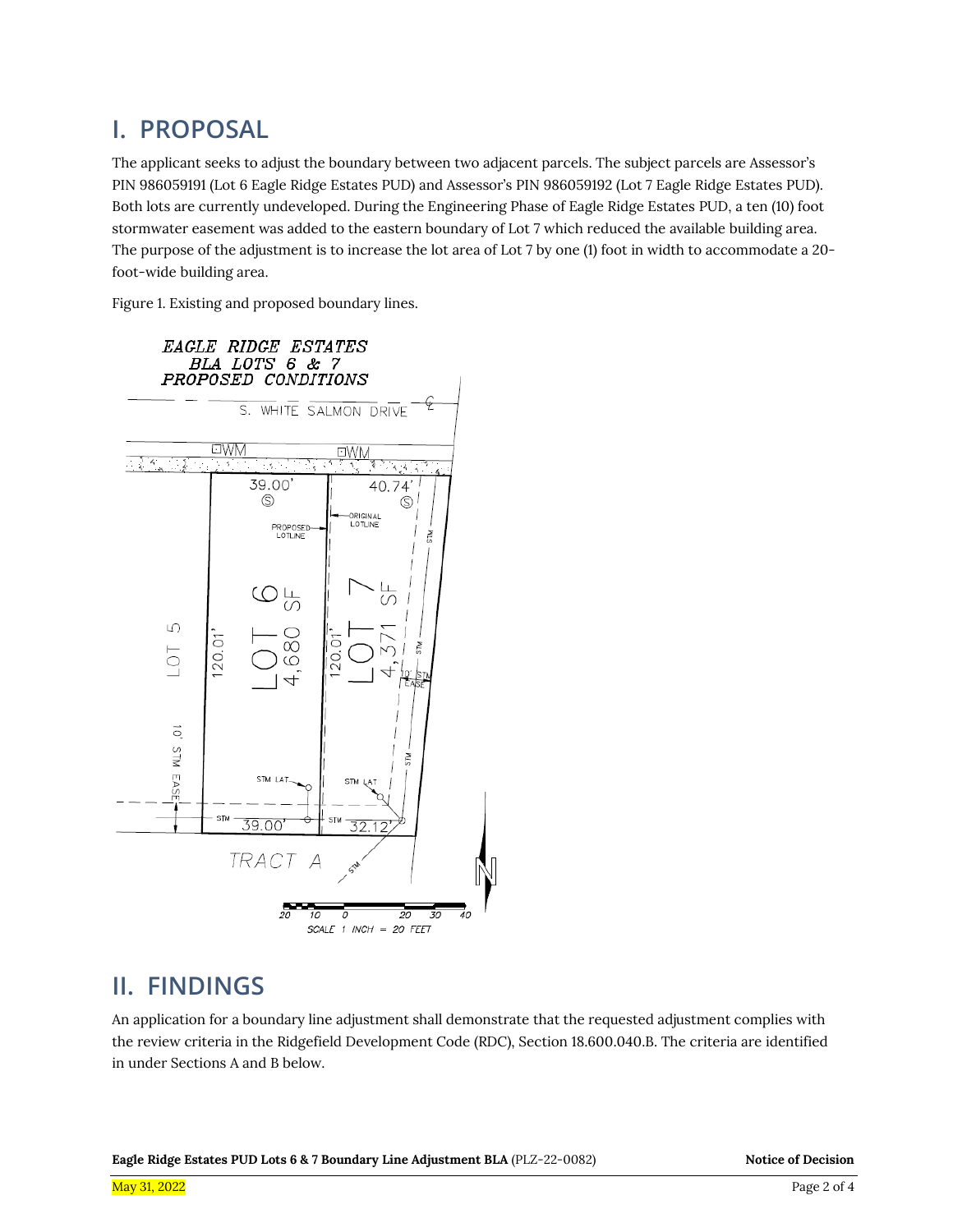*A. The Planning Director must determine that the requested boundary line adjustment complies with the minimum lot area and dimensional requirements of the zoning district, provides access to a public right-ofway, and satisfies the applicable requirements in the city engineering standards.*

#### **Findings**

Per the review of PLZ-19-0013 (Eagle Ridge PUD) the minimum lot area was approved at 3,988 square feet with a minimum lot width of 40 feet. During the Engineering portion of the review, a stormwater easement was placed on the easterly property line of Lot 7 and the lot area was approved with a minimum width of 39.74 feet. The existing and proposed lot dimensions are:

|                            | Lot Area (sq. ft.) | Lot Width (ft.) |
|----------------------------|--------------------|-----------------|
| Existing Lot 6 (986059191) | 4,800              |                 |
| Proposed Lot 6 (986059191) | 4,680              | 39              |
| Existing Lot 7 (986059192) | 4.251              | 39.74           |
| Proposed Lot 7 (986059192) | 4,371              | 40.74           |

The proposed adjustment will modify the boundary between Lot 6 and Lot 7 to create additional lot width for Lot 7 to have a 20-foot building area. Because Lot 7 was previously approved with a lot width of less than 40 feet, due to a stormwater easement addition, staff has determined that the adjustment is feasible as only one lot will remain non-conforming after the adjustment. No lots will be created or removed. Access will continue to be provided from S. White Salmon Drive.

*B. The City Engineer must determine that the requested boundary line adjustment does not interfere with planned right-of-way improvements, public facility easements, or capital facilities identified within the Ridgefield Capital Facility Plan.*

#### **Findings**

The City Engineer determined that the proposed adjustment does not interfere with planned right-of-way improvements, public facility easements, or capital facilities identified within the Capital Facility Plan.

## **III. DECISION & CONDITIONS OF APPROVAL**

The City of Ridgefield, after review and consideration of the application materials and applicable approval criteria, grants **APPROVAL** of the proposed Eagle Ridge Estates PUD Lots 6 & 7 boundary line adjustment subject to compliance with the following conditions of approval:

#### A. General Conditions

- 1. Any deed executed to effectuate this boundary line adjustment shall include any existing easements for access, ingress or egress, and utilities on or across the subject parcels.
- 2. The owner or owners of the subject legal lots of record shall place a notarized signature either on the survey document or on a separately prepared document attached thereto and recorded with the survey stating that it is the free will and desire of the owner(s) to revise the boundaries of the affected parcels.
- 3. The applicant shall record the boundary line adjustment survey and legal descriptions for the adjustments at the Clark County Auditor's Office. After recording, the applicant shall submit one (1) hard copy and an electronic version of the recorded boundary line adjustment survey, along with any other recorded documents to the City of Ridgefield Community Development Department. Failure to submit this

**Eagle Ridge Estates PUD Lots 6 & 7 Boundary Line Adjustment BLA** (PLZ-22-0082) **Notice of Decision**